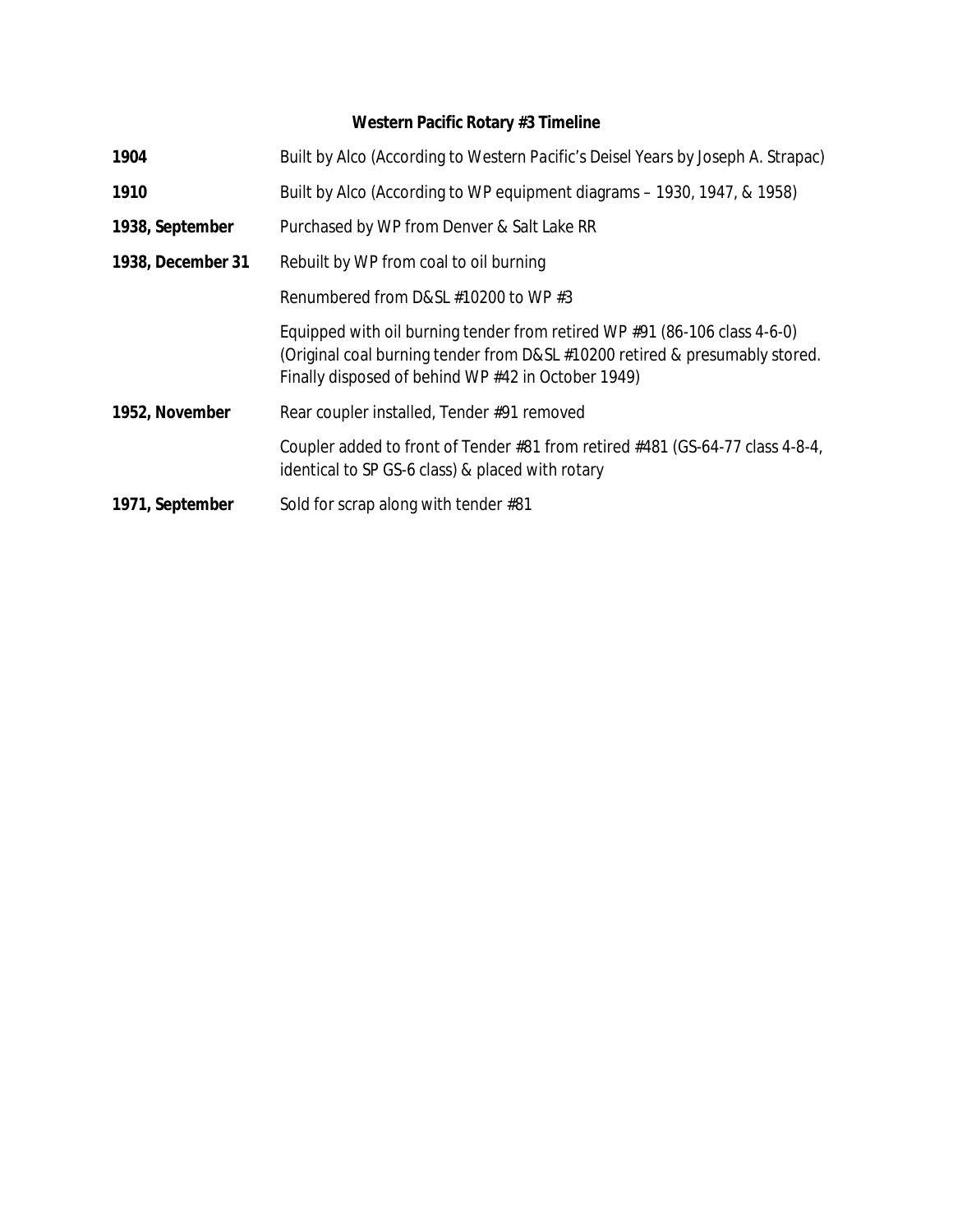## **Western Pacific Rotary #1/34/4 Timeline**

| 1911, November | <b>Built by Alco</b>                                                                                                                                                                                                                                          |
|----------------|---------------------------------------------------------------------------------------------------------------------------------------------------------------------------------------------------------------------------------------------------------------|
| 1949, October  | Rebuilt from coal to oil burning                                                                                                                                                                                                                              |
|                | Renumbered from WP $#1$ to WP $#34$                                                                                                                                                                                                                           |
|                | Given tender from retired WP #42 (21-65 class 2-8-0) (Prior to this rebuild,<br>tenders were borrowed from locomotives during snow season and placed<br>behind rotary #34, effectively rendering them out of service until the end of<br>snow season)         |
| 1952, February | Renumbered from WP $#34$ to WP $#4$                                                                                                                                                                                                                           |
|                | Coupler added to front of Tender #82 from retired #484 (GS-64-77 class 4-8-4,<br>identical to SP GS-6 class) & placed with rotary                                                                                                                             |
| 1965           | Retired from service                                                                                                                                                                                                                                          |
| 1967, February | Sold for scrap, tender #82 retained for MoW service (Tender #82 was later<br>renumbered in April 1973 to WP #27-2 for use behind wrecker #27. Tender #27-<br>2 now exists as part of the collection at the Western Pacific Railroad Museum in<br>Portola, CA) |